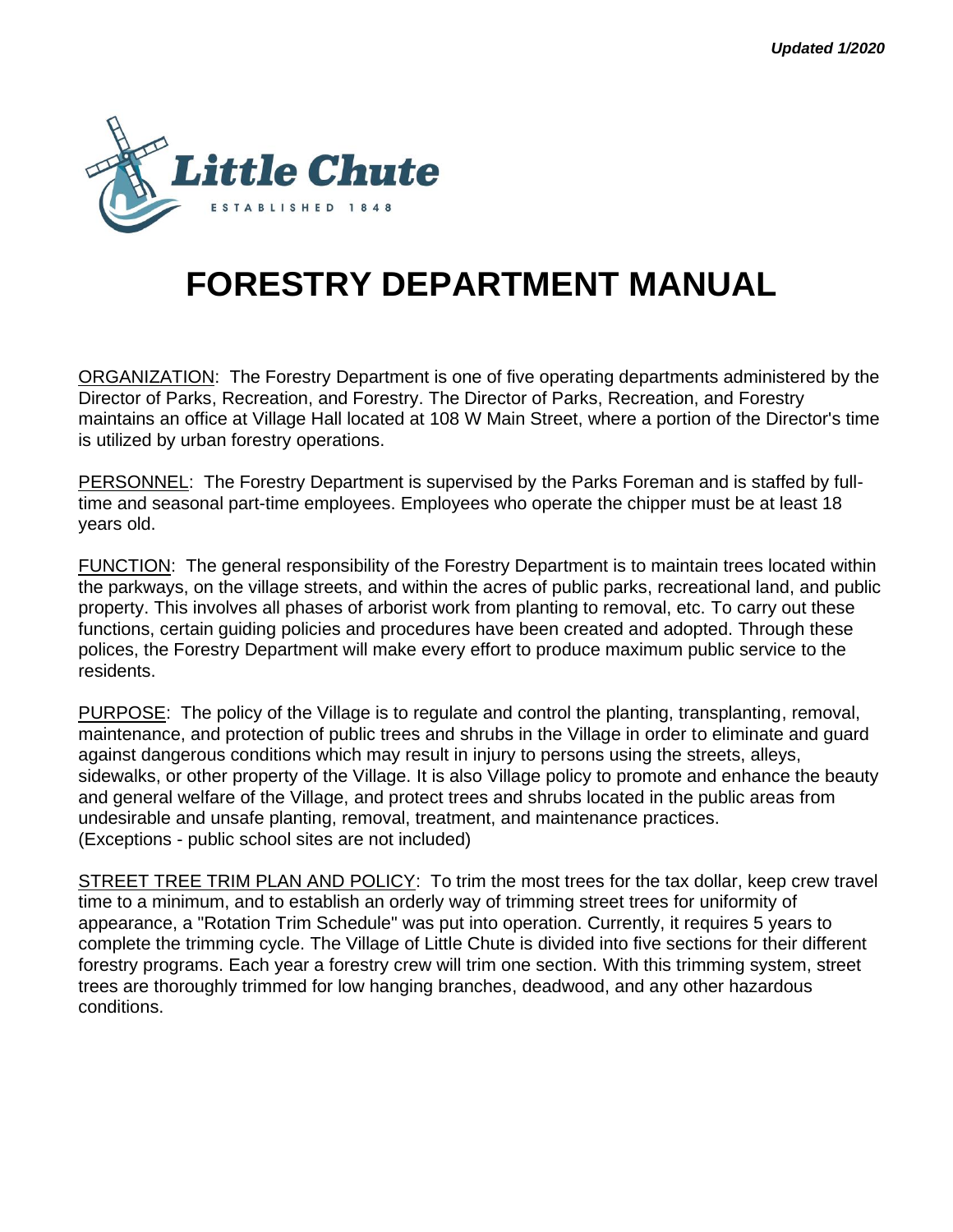## **TABLE OF CONTENTS**

#### **I. TRIMMING AND PRUNING (Page 4)**

- A. Sanitation
- B. Traffic Clearance
- C. Light Clearance
- D. Tree Structure and Balance
- E. Storm Damage
- F. Line Clearance
- G. Private Property

#### **II. PRUNING SPECIFICATIONS (Pages 4-6)**

- A. Section Trimming
- B. Spot Trimming
- C. Priority Trimming

## **III. TREE REMOVAL POLICY (Pages 6 & 7)**

- A. Reason for Removal
- B. Location
- C. Safety Devices
- D. Clean Up

## **IV. PLANTING OF TREES (Page 8)**

- A. Special Request Terrace Trees
- B. Existing Terrace Trees Damaged
- C. Deadline for Ordering Trees
- D. Planting of Trees When Streets Are Widen
- E. Unimproved Street Planting

## **V. TREE PLANTING STANDARDS (Pages 8-10)**

- A. Diameter of Tree Trunk
- B. Location
- C. Spacing
- D. Condition
- E. Parkway Width
- F. Additional Care
- G. Transplanted Trees
- H. Planting Depth

## **VI. VARIETY OF STREET TREES PLANTED (Page 10)**

A. Species of Trees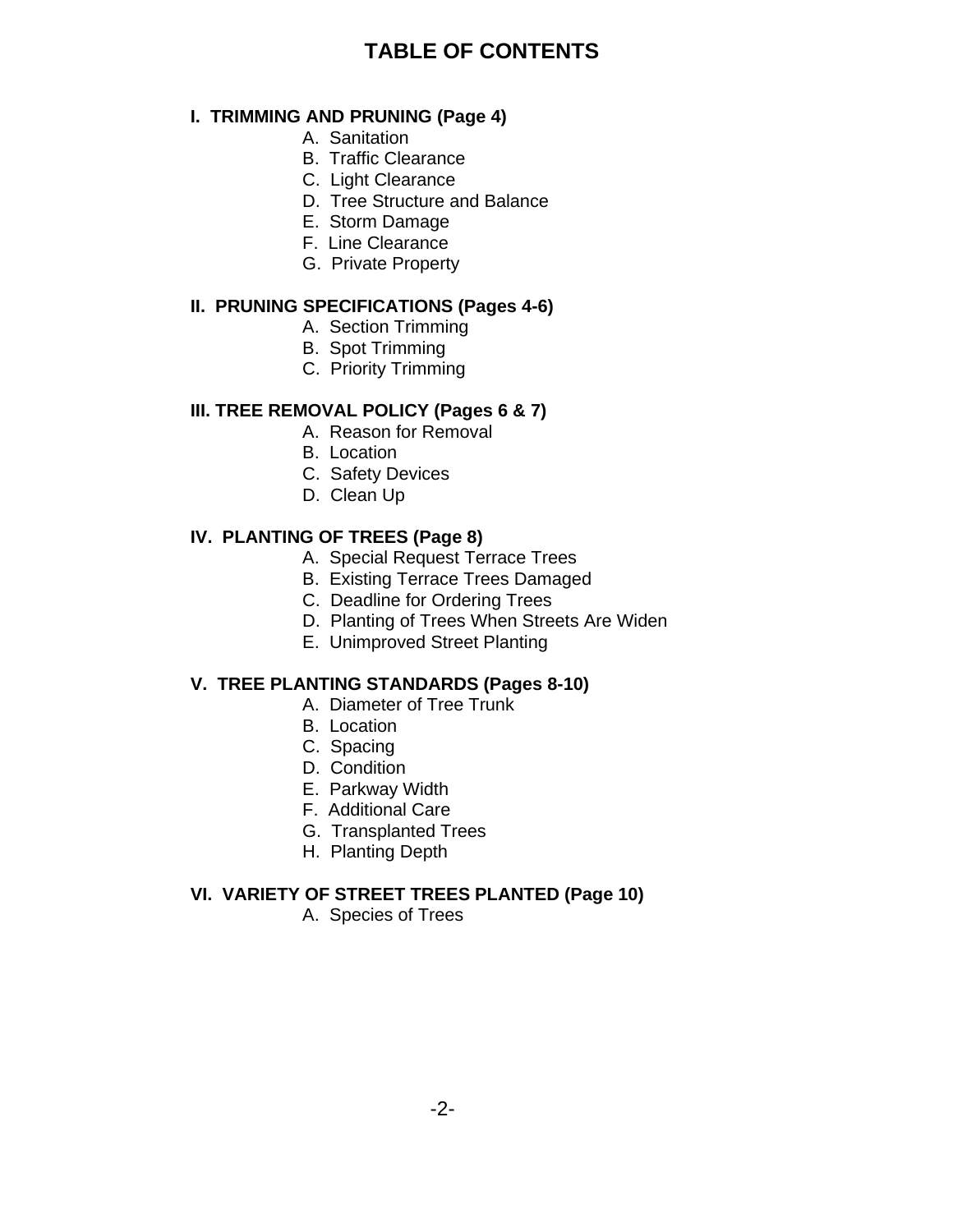#### **VII. MAINTENANCE OF NEWLY PLANTED TREES (Pages 10 & 11)**

- A. Mulching
	- B. Watering
	- C. Tree Staking
	- D. Fertilizing

## **VIII. TREE PROTECTION (Pages 11 & 12)**

- A. Trunk and Lines
- B. Bridging, Tunneling, Drilling, Etc.
- C. Sidewalk, Driveway, and Curb & Gutter Removal
- D. Root Care
- E. Tree Replacement
- F. Moving Of Buildings
- G. Open Spaces About Trees (Dumping; Damage)

## **IX. STUMP REMOVAL PROGRAM (Page 12)**

- A. Stump Removal Depth, Stump Chips, Seeding, Etc.
- B. Removal Operation
- C. Diggers Hotline

## **X. SAFETY PROCEDURES AND EQUIPMENT (Page 12 & 13)**

- A. Safety Vests
- B. Eye, Ear, Foot, and Head Protection
- C. Vehicle-Mounted Elevation Work Platforms
- D. Traffic Control

## **XI. DISPOSAL OF WOOD MATERIAL (Page 13-14)**

- A. Description of Wood Material
- B. Cutting and Bundling
- C. Curbside Placement
- D. Call-In Pickup Policy
- E. Pickup Time Limitations
- F. Privately Hired Tree Work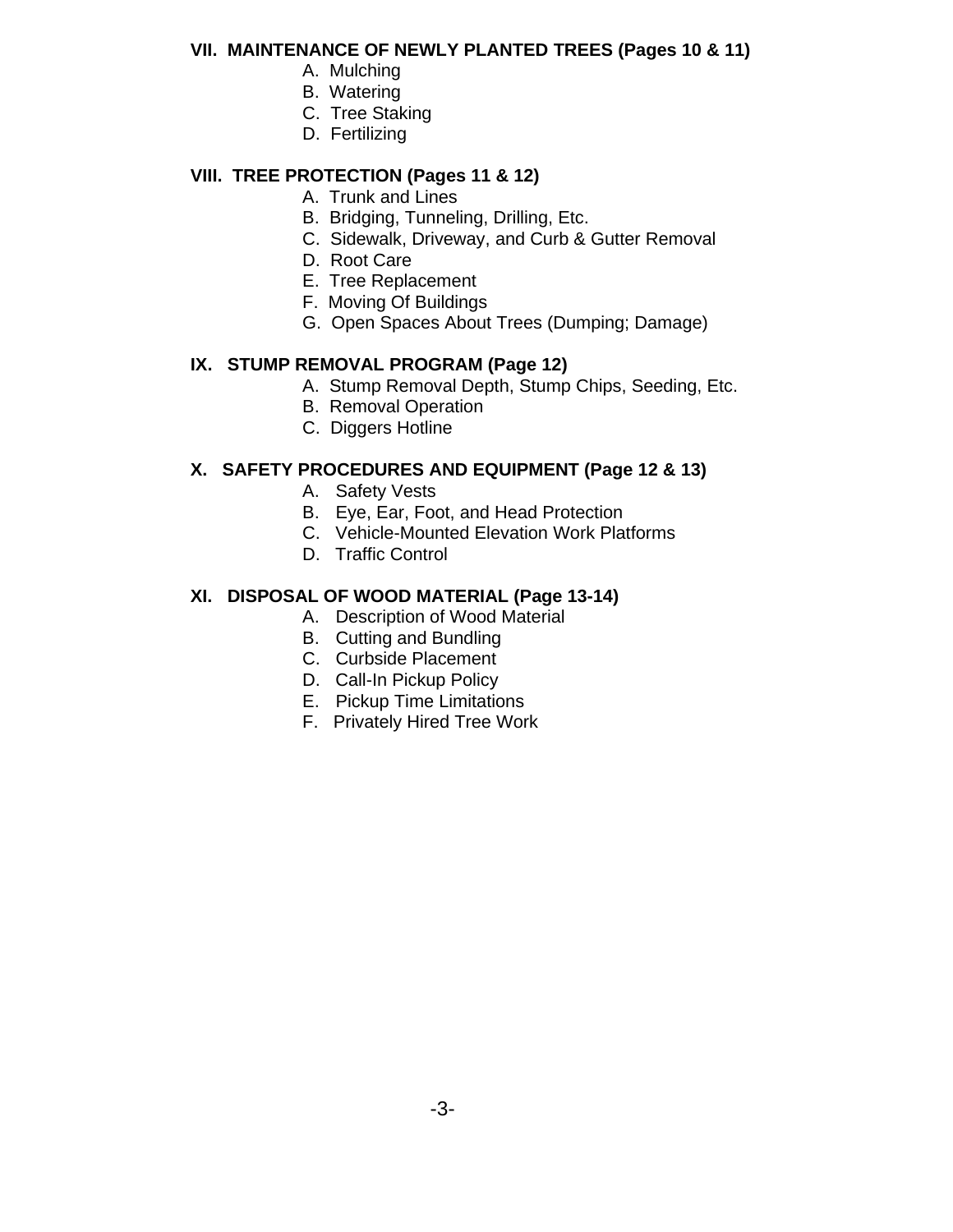## **I. TRIMMING AND PRUNING**

Only authorized personnel are allowed to trim or prune trees on Village property. There should be a reason for every cut made in trimming operations. If we cannot improve on the natural conditions, leave it be. Following are reasons for pruning:

- A. Sanitation: Remove dead or diseased branches.
- B. Traffic Clearance: 10 feet minimum over sidewalks and at least 15 feet over streets.
- C. Light Clearance: Remove sufficient branchwood to allow adequate street lighting pattern on pavement.
- D. Tree Structure and Balance: Remove interfering branches and those that form weak crotches. Trim for balance around tree to equalize wind resistance and weight.
- E. Storm Damage: The object is to save as much of the tree as possible and reshape for future balance.
- F. Line Clearance: Kaukauna Utilities (766-5721) should be contacted for all trimming near overhead lines.
- G. Private Property: The Village Forester and authorized representatives may enter upon private premises at all reasonable times for the purpose of examining any tree or shrub located upon or over such premises. If it is determined that it is necessary to trim, cut, or remove all of any portion of the tree or shrub, the Village Forester or authorized representative shall serve written notice to the property owner to take necessary action within ten days. If such action is not taken within such ten days, the Village Forester or authorized representative shall take specific action to carry out the provisions stated on the "Notice of Order" form (copy attached) and charge the cost to the property owner.

## **II. PRUNING SPECIFICATIONS**

All cuts are to be made sufficiently close to the branch collar so that callus growth can readily start under normal conditions.

Any limb which may cause damage to the tree, wires or other property, or which may endanger the safety of workers or bystanders should be lowered to the ground by proper ropes. The characteristics of the work site is also taken into consideration when lowering branches.

All girdling roots visible to the eye, where practicable, should be removed with a clean cut.

Especially on thin bark species, just enough limbs are to be removed to obtain necessary results. Sucker growth, susceptibility to diseases, and sunscald result from too heavy trimming. No more than 1/3 of the canopy should be removed.

Climbing spurs are not to be used during trimming operations.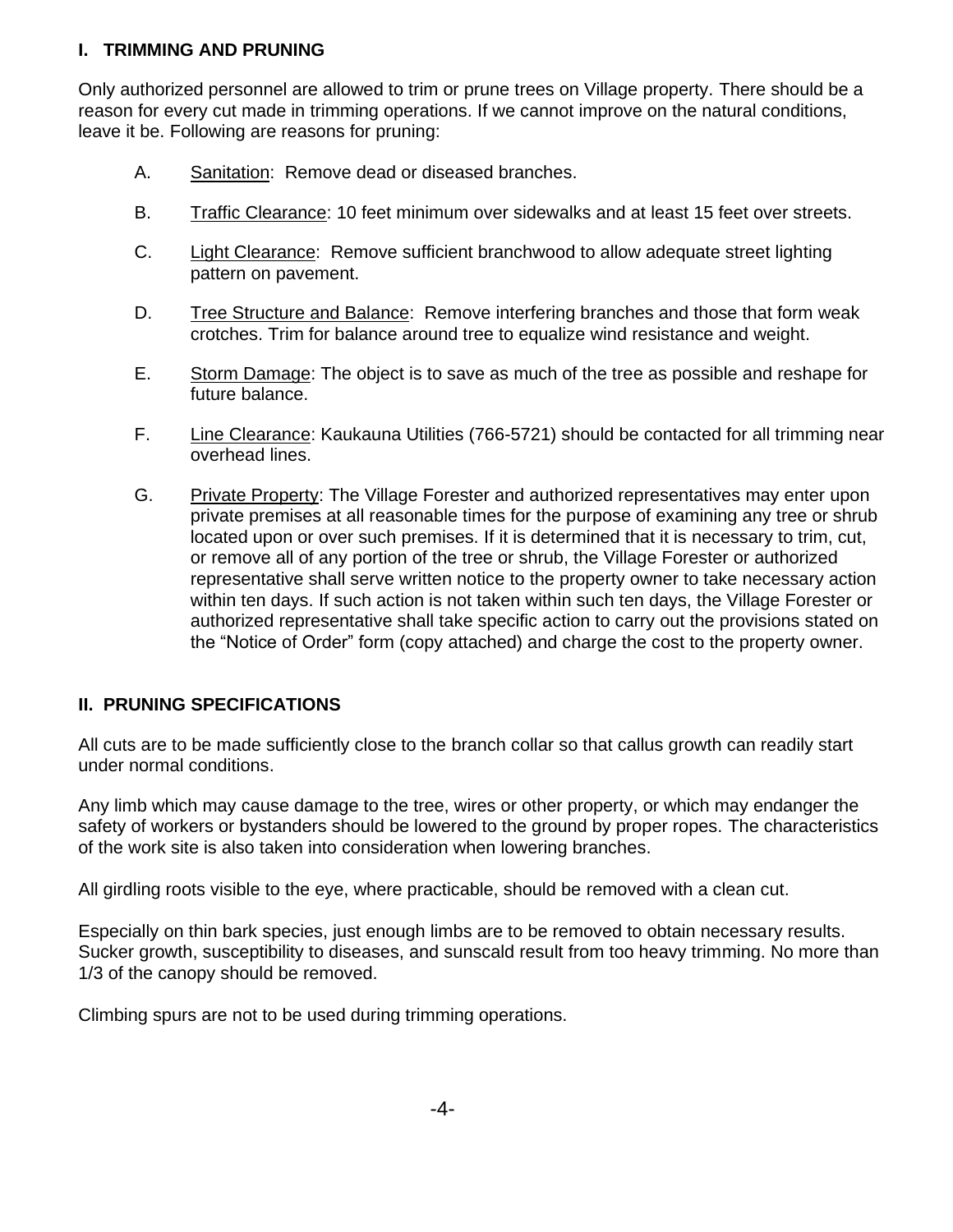All wires are to be considered as "HOT". Any branches that accidentally fall against or hang on wires are to be pulled off by Kaukauna Utilities.

Do not top trees except where absolutely necessary for safety reasons only. Topping does not lessen the height of the tree unless repeated on a frequent basis, which weakens the tree. Also, lateral branches that are forced to become the leader have less strength and resistance to wind and other stresses.

## TRIMMING OPERATIONS

## A. Section Trimming:

- 1. The Village is divided into 5 sections. These trees will be trimmed in rotation on a 5-year cycle. All public trees are to be inspected and trimmed if needed.
- 2. Vehicle and pedestrian traffic must be fully warned of potential danger in the work areas.
- 3. Trees found to be in unsafe condition, and require major repair or surgery are to be reported.
- 4. Private citizens are to be treated with respect and courtesy at all times, regardless of conditions.
- 5. At the end of each working day, all limbs, branches, twigs, and debris shall be cleaned up before leaving work area.
- 6. No equipment shall be left at the work site overnight.
- 7. Report all unusual situations or conditions.
- 8. The Director of Parks, Recreation, and Forestry shall have the authority to trim, prune, remove, or spray any part of a tree that extends over public property though the tree itself stands on private property, when necessary, department staff will place a door hanger on the residents door informing them that they need to trim their private tree. Village staff will not perform work on private property when possible.
- B. Spot Trimming:
	- 1. Trim for special purpose: Safety, light clearance, traffic clearance, building clearance, house moving, and construction. These are special assignments and should be handled as such.
	- 2. Contact with adjoining property owner shall be made before or during work assignment. Public relations are important.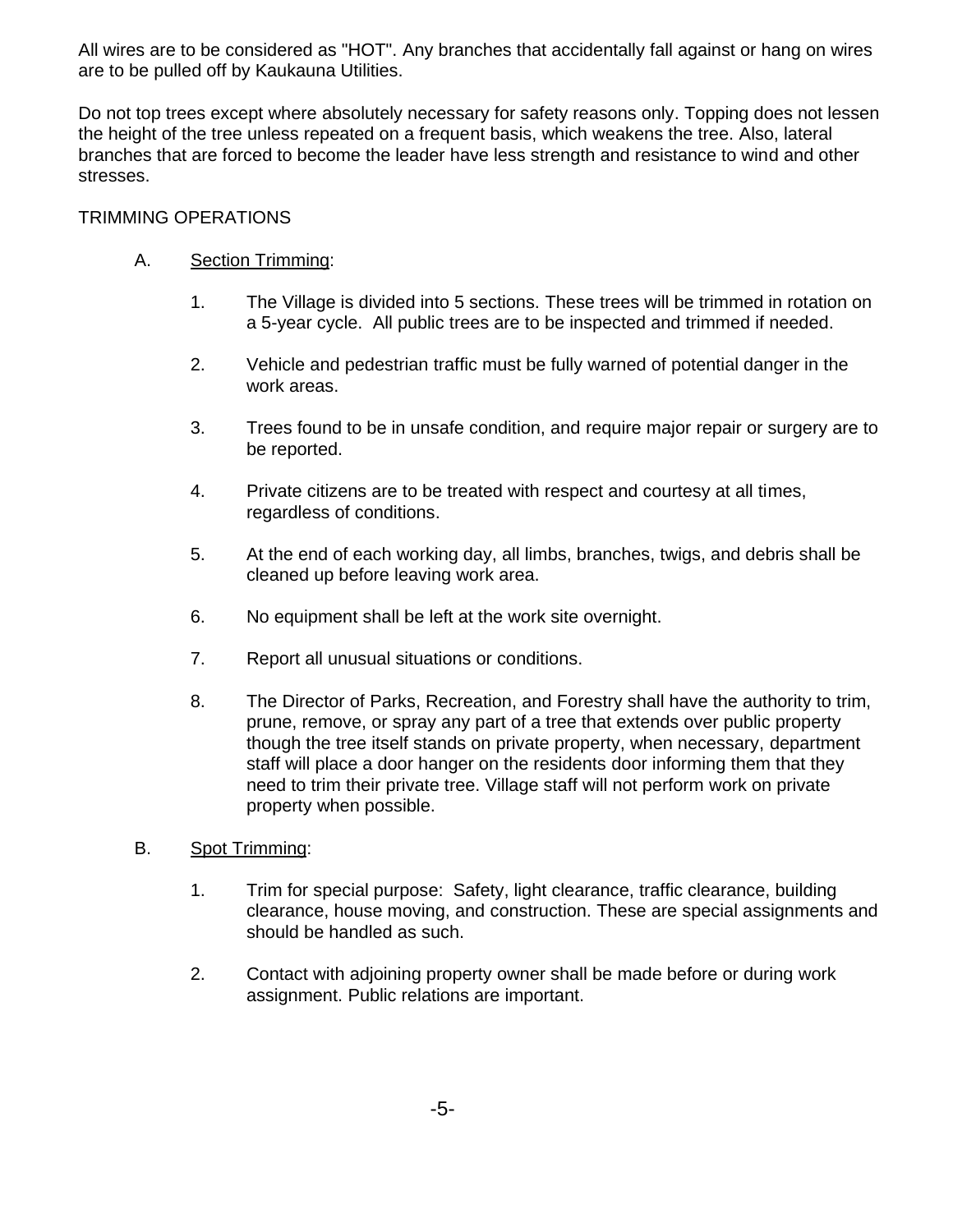- C. Storm Calls Priority Trimming: Consideration of safety to life and property is of highest importance.
	- ◆ 1st Priority calls involving people in danger.
	- ◆ 2nd Priority calls involving obstruction of major streets.
	- 3rd Priority calls involving obstruction of bus routes.
	- ◆ 4th Priority calls involving obstruction of local streets.
	- 5th Priority calls involving obstruction of sidewalks.
	- ◆ 6th Priority calls involving other public property.
	- 1. Only authorized personnel will be used on storm calls.
	- 2. No work will be performed on the site where electrical wires are down, damaged or broken.
	- 3. The proper utility company must be called if any wires are damaged or broken.
	- 4. If damage has occurred to private property, report it to the proper authorities before leaving scene.
	- 5. After dark calls require special caution, climbing to be held at a minimum and only when absolutely necessary.
	- 6. Employees will be subject to call at any time for special assignments and/or emergency work.
	- 7. Employees are called in based upon the departments call in roster. First on call will be the Parks Foreman.
	- 8. All limbs, branches, twigs, wood, and other debris is to be neatly piled so that no interference with sidewalk, driveways, or gutter occurs. Notice to adjoining property owner must be given, so that they know when job is to be completed.

## **III. TREE REMOVAL POLICY**

A. Reason For Removal: Trees located in the parkway (the area between sidewalk and curb or between street lanes), parks, and other public property may be removed only when they are dead, dying, dangerous, or infected with a disease. Trees may also be removed if they are causing structural damage to sidewalk, curb, gutter, or infrastructure as deemed necessary by the Director of Parks, Recreation, and Forestry. The cost of removal will then be born by the Village.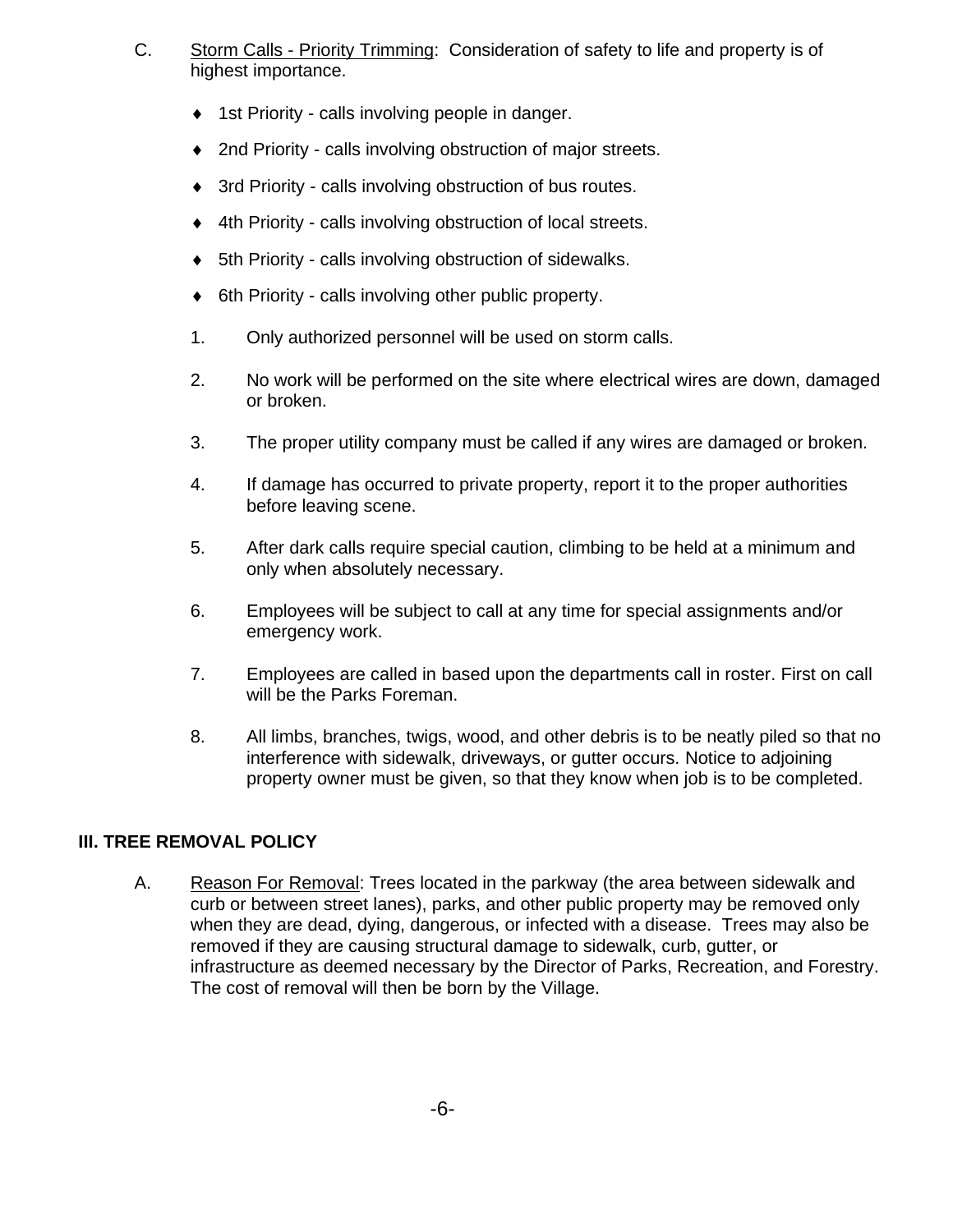Property owners that have trees removed due to overhead utilities may apply for a new tree through the Village terrace tree planting program. If their terrace is four feet wide or less, the owner may plant the tree on their private property. The replacement tree must be planted on the property of which a tree was removed from. Replacement trees are only allowed to be planted in the front yard with the location to be approved by the Director of Parks, Recreation, and Forestry. Trees planted on private property will not have a warranty and will not be maintained by the Village. Once the tree is planted it is the property of the property owner. Trees to be planted in the terrace will be approved first.

To allow other safe but undesirable trees to be removed, a special written appeal shall be made to the Director of Parks, Recreation, and Forestry. If the appeal is accepted, a qualified tree remover as contracted by the Director of Parks, Recreation, and Forestry will remove the tree. Such cost of removing the tree shall be born by the property owner requesting the appeal.

In areas where there is available parkway space for a tree, the Forestry Department may plant a replacement tree. The type of tree shall be selected by the Director of Parks, Recreation, and Forestry.

- B. Location:
	- 1. Check location and description of tree on work order before starting removal.
	- 2. Check surrounding area for wires, cars, fence, toys, children, or other possible problems.
- C. Safety Devices:
	- 1. Any limb that cannot be controlled by hand while being cut off shall have a rope or ropes attached for controlled lowering. Guide for rope use: 1/2" rope to 325# safe load weight, 3/4" rope to 650# safe load weight, 1" rope to 1100# safe load weight, winch cable over 1100# safe load weight.
	- 2. All traffic must be adequately warned and controlled during removal operations. 30" orange warning signs are used, and 28" orange cones are also used. Yellow amber lights on vehicles are used.
	- 3. If both lanes of traffic are to be closed in the removal operations, the Police Department must be notified. The Fire Department and Valley Transit will be notified if the Parks Foreman or authorized personnel deems it necessary.
	- 4. Climbing spurs are permitted during removal operations.
- D. Clean Up:
	- 1. Work site clean up shall be the same as the trimming operations.
	- 2. Wood from the work site shall be transported to the Village's yard waste site.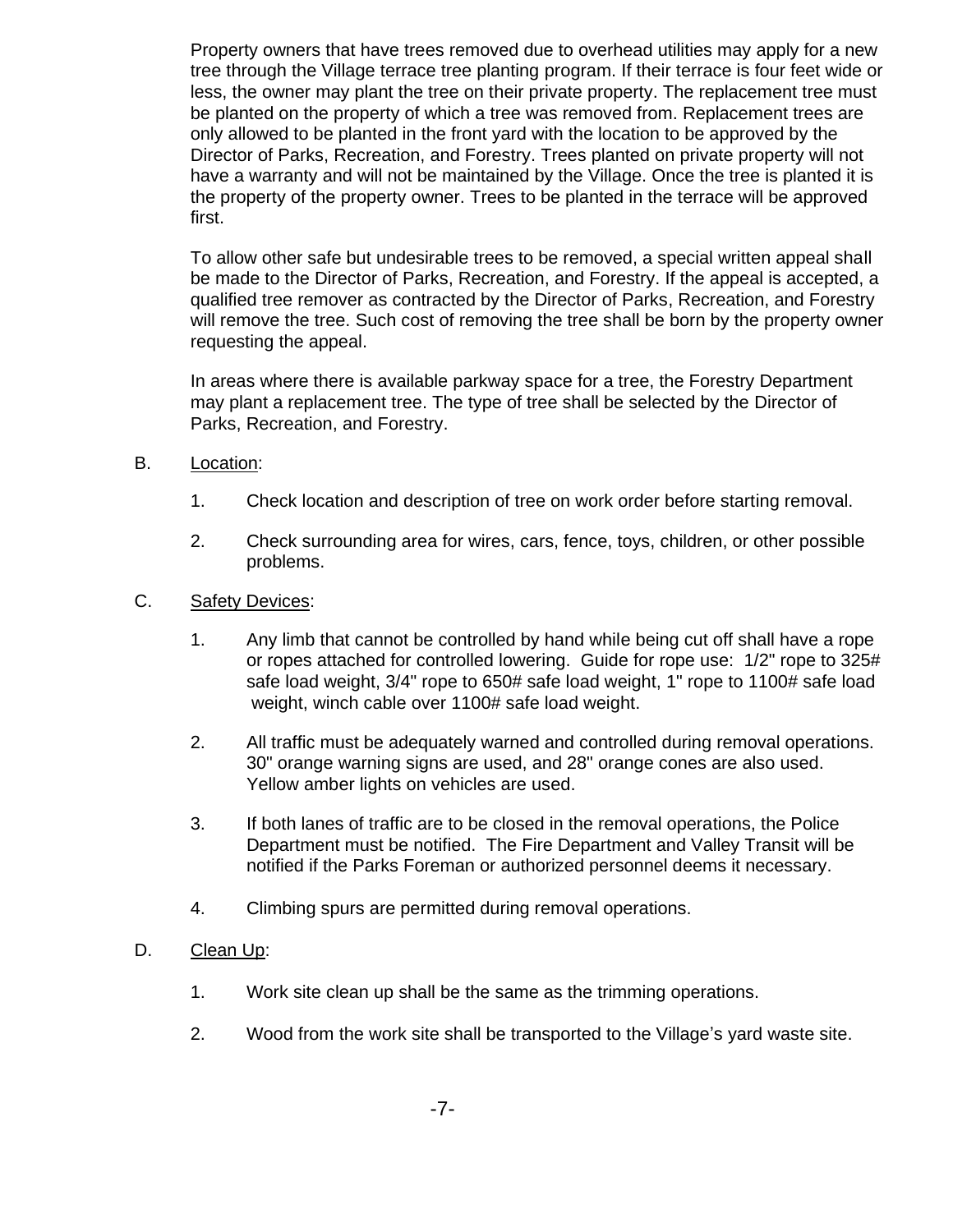### **IV. PLANTING OF TREES**

- A. Special Request Terrace Trees: Trees are to be planted by special request on Village terraces. The property owner will be responsible for a co-pay per terrace tree, that is determined by the Director of Parks, Recreation, & Forestry Department through a competitive estimate process. The limit on the number of arbitrary tree plantings will be set by budget each year. A list will be made of property owners who would like a tree. The trees will be planted in the spring or the season that is best suited for the tree species on a first-come, first-serve basis. In the homeowner's application, he/she may specify a particular species of tree, but the final determination will be made by the Forestry Department to avoid dangerous and costly maintenance of trees, and to assure the "right tree" is planted for the future. New terrace trees are guaranteed for one-year from planting date, provided it was given proper care (guarantee doesn't apply to vandalism, destruction by mechanical damage, insects, rodents, neglect, or natural disasters).
- B. Existing Terrace Trees Damaged: The cost of the replacement of dead or severely damaged trees (due to vandalism, destruction by mechanical damage, or vehicles) will be born by the individual who caused the destruction. If a terrace tree dies for any other reason, and the one-year guarantee has expired, the property owner may submit a special request terrace tree application during the specified period.
- C. Deadline for Ordering Trees: The deadline for ordering trees for the yearly plantings is March 31. These young trees are given all possible care by the Forestry Department to ensure straight, healthy growth. The Director of Parks, Recreation, and Forestry is responsible for ordering the trees, and at the most reasonable prices.
- D. Planting of Trees When Streets Are Widened: When trees are removed in preparation for widening of any established street, new trees will be planted by the Village, provided that there is adequate land in the terrace to reasonably support tree growth. The new trees will be included in the street reconstruction plan set.
- E. Unimproved Street Planting: No trees shall be planted on the parkway where no curb or sidewalk exists.

## **V. TREE PLANTING STANDARDS**

- A. Diameter of Tree Trunk: All trees planted along public streets must be of sufficient size to absorb the abuse and conditions common to street trees. Unless otherwise permitted for special reasons, the minimum size will be 8 feet high or 1 ½ "diameter.
- B. Location: Generally, all street trees shall be planted midway between the sidewalk and curb, and as follows:
	- No closer than 60 feet from the nearest corner intersection.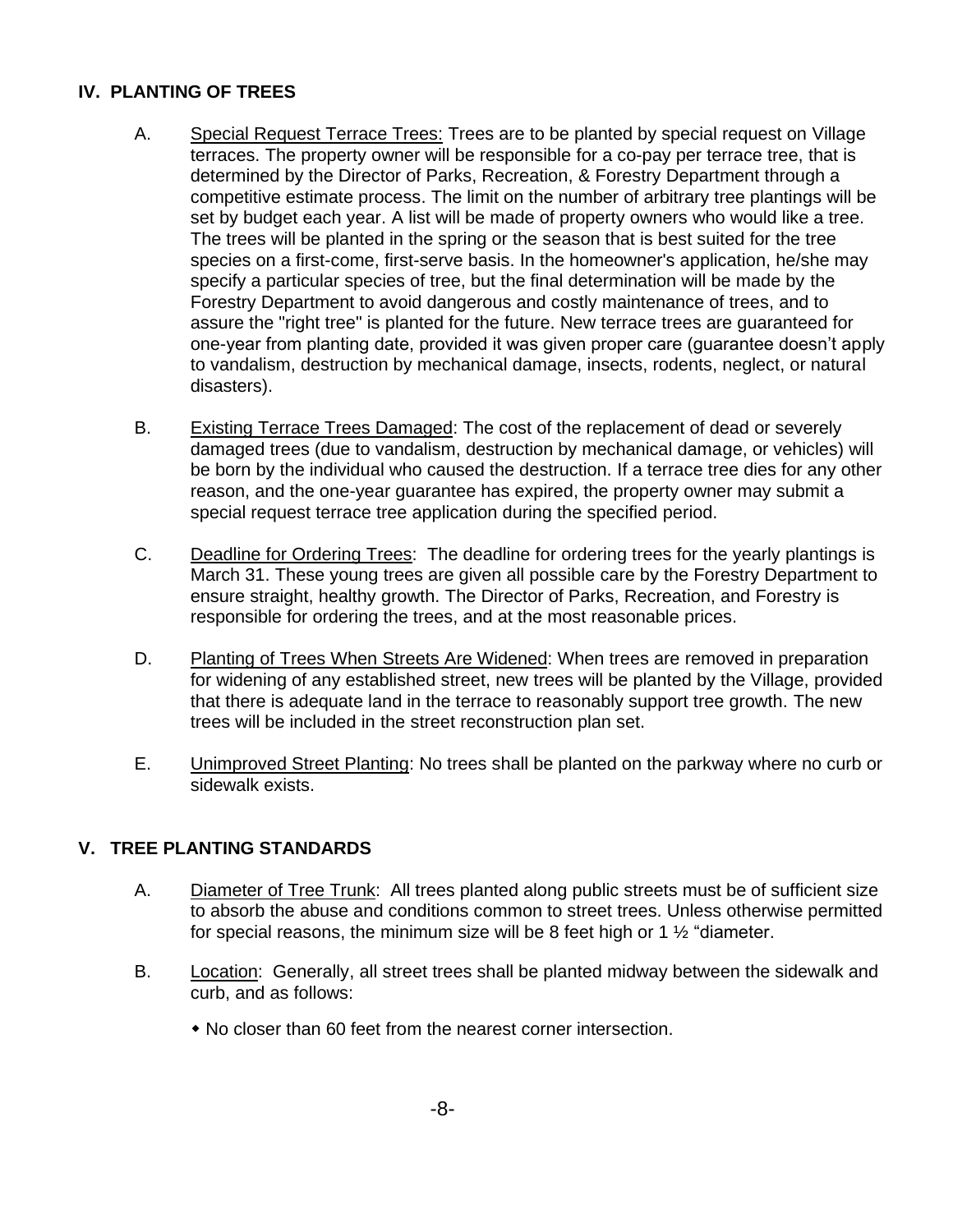- At least 10 feet from driveways.
- At least 15 feet from any utility shut off valve or hydrant.
- At least 20 feet from any overhead street light pole.
- No closer than 25 feet from existing trees in yard.
- At least 5 feet of clearance from underground utilities, including water, sewer, and storm.
- C. Spacing: Minimum 40 feet. Large growing species should be 50 feet and alternate sites across the street if possible.
- D. Condition: All trees must be in healthy conditions with evidence of vigorous growth during previous year. Shade trees must have single trunks that will develop to desirable crown. Ornamental trees may be multiple stem if it can be trimmed for adequate clearance.
- E. Parkway Width: No trees will be planted where parkways are 4 feet or less in width. The Village does not recommend planting a tree in parkways with less than 6 feet. Property owners that request trees to be planted in parkways with less than 6 feet accept full responsibility for tree removal.
- F. Additional Care: Additional care will be given to newly planted trees for one year, including watering, pruning, and staking if needed.
- G. Transplanted Trees: When digging and planting trees bareroot, care must be taken to prevent unnecessary injury to roots. All broken roots to be trimmed off. When digging balled and burlaped trees, the following guide should be used to determine the diameter of the ball:

| <b>Tree Diameter</b> | <b>Ball Diameter</b> | Approx. Ball Weight |
|----------------------|----------------------|---------------------|
| 1"                   | 18"                  | 160#                |
| $1\frac{1}{2}$       | 22"                  | 270#                |
| つ"                   | 24"                  | 350#                |

| <b>Tree Diameter</b> | <b>Ball Diameter</b> | Approx. Ball Weight |
|----------------------|----------------------|---------------------|
| 3"                   | 32"                  | 850#                |
| 4"                   | 38"                  | 1250#               |
| 5"                   | 46"                  | 2500#               |
| 6"                   | 54"                  | 3700#               |
| 7"                   | 60"                  | 4800#               |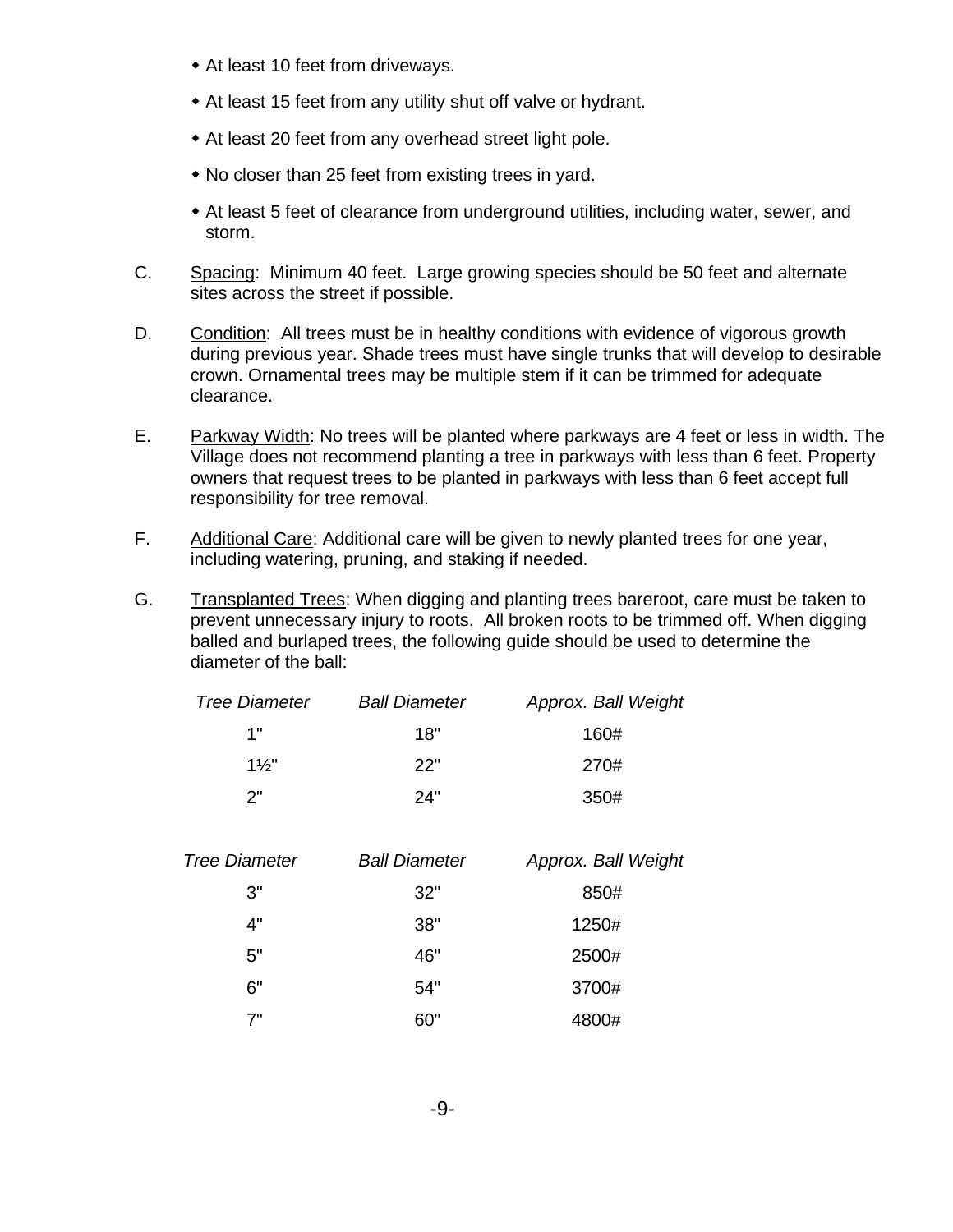| 8" | 66" | 5500# |
|----|-----|-------|
| 9" | 72" | 7900# |

Pruning all newly planted or transplanted trees will be done to remove approximately one third of the leaf buds.

H. Planting Depth: The planting depth is controlled by tree root system and must not be more than 2" above top of roots.

## **VI. VARIETY OF STREET TREES PLANTED**

A. Species of Trees: The Forestry Department will determine the appropriate species of trees available to be planted in the right-of-way. As new varieties of trees are made available, consideration will be made to diversify the Village's tree inventory.

## *Avoid Planting These Trees***:**

| <b>Black Locust</b> | Subject to borers.                                  |
|---------------------|-----------------------------------------------------|
| <b>Boxelder</b>     | Weak wooded, female trees attract the boxelder bug. |
| Poplar              | Roots block sewers, weak wooded, litter of fruits.  |
| <b>Silver Maple</b> | Weak wooded, buttress roots heave pavements.        |
| Sycamore            | Subject to anthracnose disease.                     |
| <b>Willows</b>      | Roots block sewers, weak wooded, litter of twigs.   |
| Cottonwoods         |                                                     |
| Ash                 |                                                     |

## **VII. MAINTENANCE OF NEWLY PLANTED TREES**

- A. Mulching: A layer of wood chip mulch around the base of the tree will help conserve the soil moisture and also help protect the tree from lawnmower damage. The mulch should not be piled around the trunk as the heat generated and moisture retained may damage the bark.
- B. Watering: Proper watering is the most important phase of post-planting care and you can best ensure the continued growth of your tree by following these:
	- 1. Apply the water slowly over several hours so that the tree roots are completely soaked.
	- 2. Do this only once a week in dry weather and once every two weeks in periods of normal rainfall.
	- 3. Watering trees will be conducted by the Village for one year from the time of planting.
- C. Tree Staking: The Forestry Dept will stake trees that require it (growing crooked) from settling or wind damage. The staking consists of guide flat straps and stakes.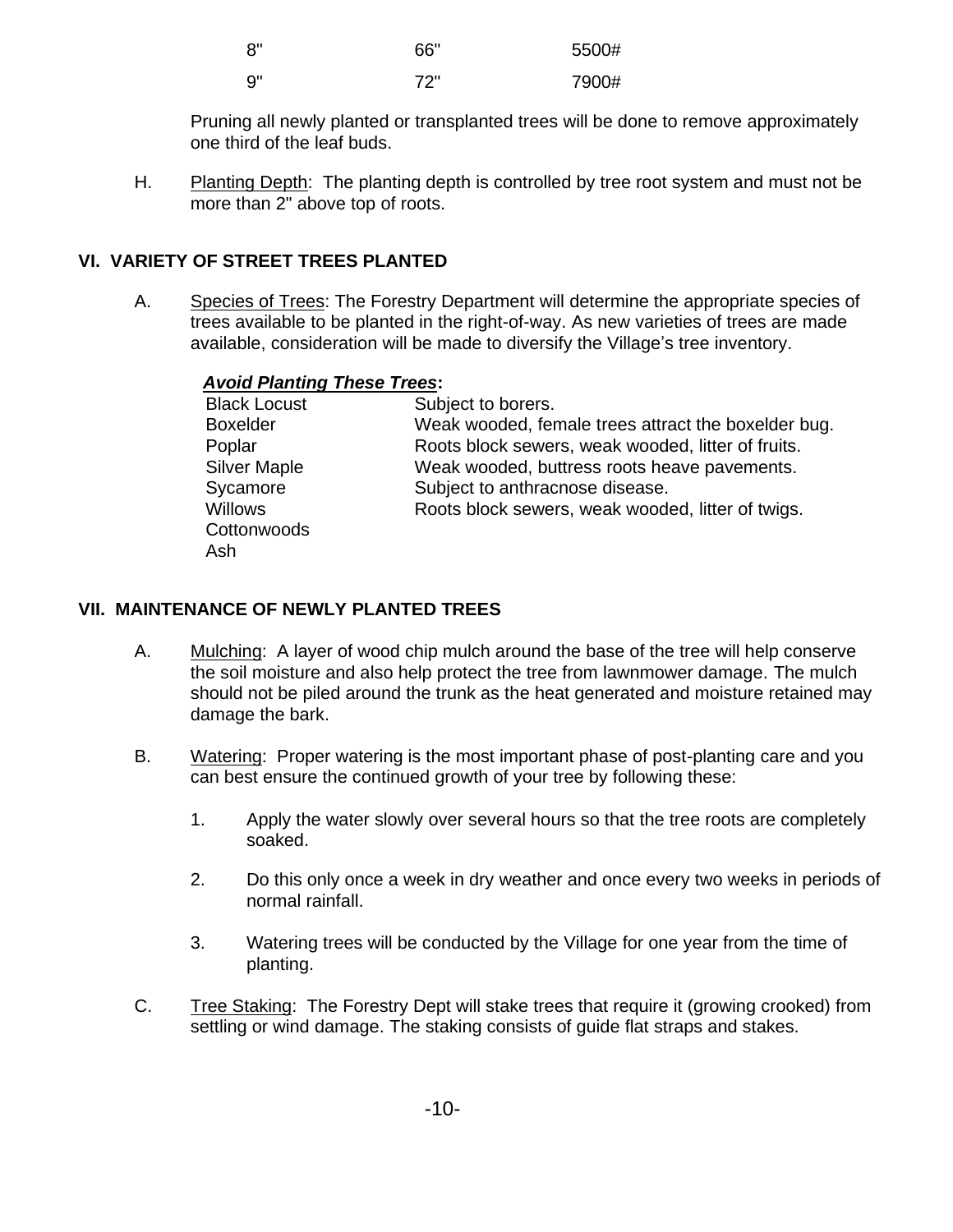D. Fertilizing: The Forestry Dept does not fertilize trees. If the Director of Parks, Recreation, and Forestry recommends fertilizing, then only established trees would be fertilized when growth is slow and vigor is low. Low vigor is indicated by off-color leaves or needles and by abnormal loss of foliage. Fertilizer should be applied preferably in the early spring before leaves appear. A general-purpose fertilizer containing nitrogen, phosphorus, & potash is recommended.

## **VIII. TREE PROTECTION**

A. Trunks and Lines: At least 48 hours before start of construction, the contractor shall call the Director of Parks, Recreation, and Forestry to discuss problems of overhanging branches that might be damaged in spite of his exercising care in construction. Tree trunks shall be enclosed with wood slats or snow fence wired in place where contractor's operation may scar the trunk. They shall exercise care to assure tree trunks and limbs are not damaged by their operation.

Damage to branches of the trees due to the contractor's negligence will be repaired by and billed to the contractor by the Parks, Recreation, and Forestry Department.

- B. Bridging, Tunneling, Drilling, Etc: The protection of trees shall involve bridging, tunneling, drilling or boring underneath the existing trees. When applicable, the following guidelines should be followed:
	- Trees with less than a 3" diameter: 2' on either side of tree with a min. 3' depth
	- Trees with a 3" to 8" diameter: 4' on either side of tree with a minimum 3' depth
	- Trees with more than a 8" diameter: 5' on either side of tree with a min. 4' depth
- C. Sidewalk, Driveway, And Curb & Gutter Removal: Caution should be used during removal to avoid any unnecessary damage to the tree or its root system.

Root systems on the sidewalk or driveway side of the tree shall be cut no deeper than 9 inches below the finished grade of the new walk and not more than 5 inches from the edge of the new walk or driveway.

Root systems on the curb side shall be cut not more than 2 feet behind the back of the new curb and not more than 18 inches in depth when constructing new curb and gutter.

- D. Root Care: Exposed tree roots shall be covered with mulch and watered from a period immediately following curb and gutter removal until the area is backfilled following construction. Root foundations must remain adequate to withstand heavy windstorms.
- E. Tree Replacement: The Forestry Department may remove and replace, at the contractor's expense, any tree(s) which has been determined to be excessively damaged.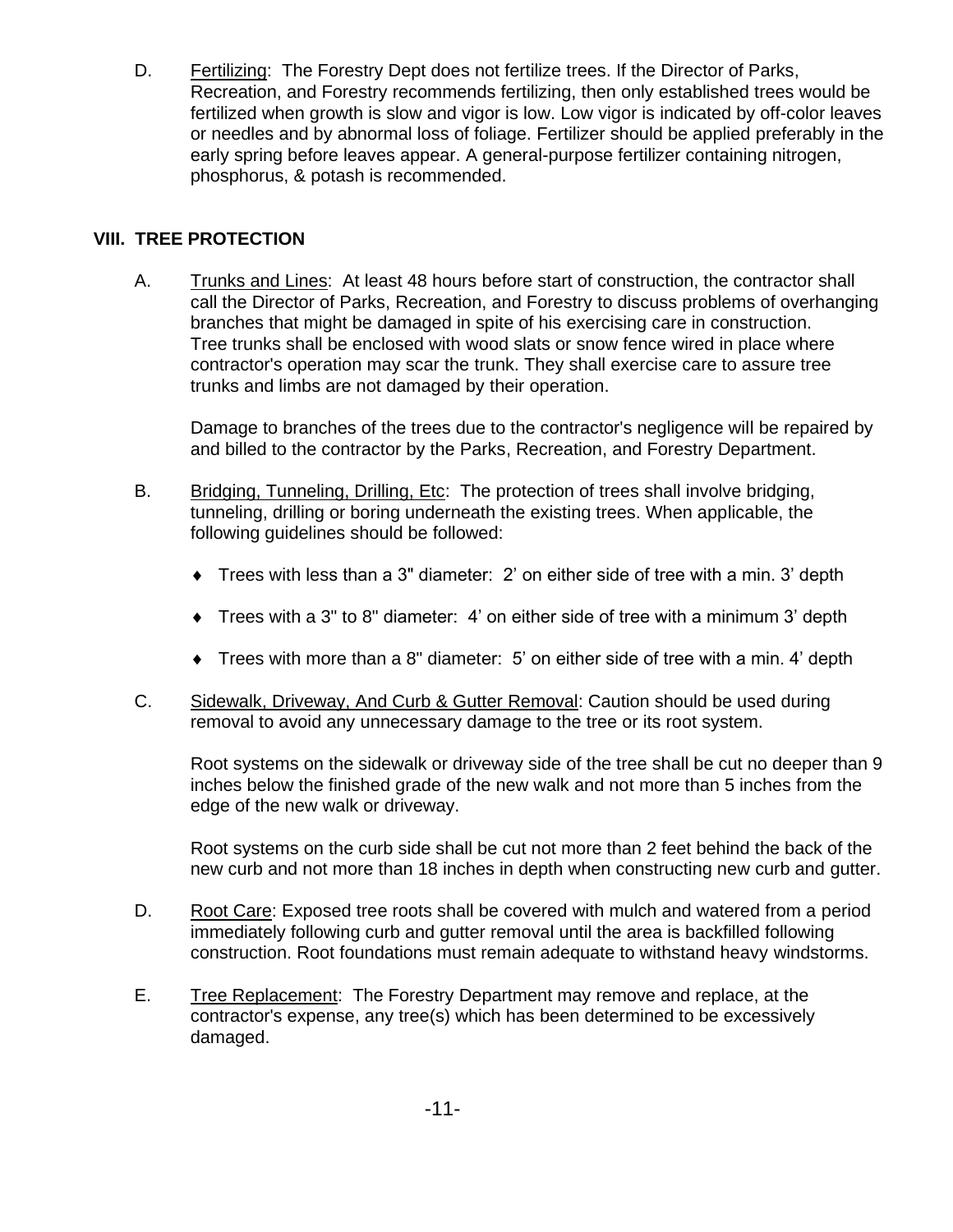- F. Moving Of Building: When moving a building, the contractor will notify the Director of Parks, Recreation, and Forestry 48 hours before the start of moving the building, and if any trimming is necessary as the building is being moved, the trimming will be performed by the Forestry Department and costs absorbed by the contractor.
- G. Open Spaces About Trees (Dumping; Damage): No person shall place or maintain upon the ground in a public highway or street of the Village of Little Chute stone, cement, lumber, or other substance or material which shall impede the free passage of water and air to any tree or shrub in such highway or street without leaving an open space of ground outside of said tree or the base of said shrub of an area not less than 16 square feet. Before depositing any such materials in any highway or street of the Village near to trees or shrubs therein, the person so depositing said material shall place such guards around the trees and shrubs as shall effectually prevent injury to them.

## **IX. STUMP REMOVAL PROGRAM**

- A. Stump Removal Depth, Stump Chips, Seeding, Etc: The Forestry Department's stump removal program consists of removal of stumps where trees were formally standing on the street right of away. Stump removals within Village Parks and other Village owned property will be determined depending on the location of the stump. The stumps are removed to a depth 6". The Forestry Department removes the excess stump chips and black dirt is filled in the hole. The seeding of the area is the responsibility of the homeowner.
- B. Removal Operation: Stump removal is performed my Village staff. The rental of a stump grinder is necessary.
- C. Diggers Hotline: Diggers Hotline must be notified by the contracted company of the locations before the stump removal program commences. This is required so that no underground utility facilities are damaged. It takes three business days for the utilities to locate them. This not only prevents the disruption of service to the residents, but safety of the worker.

## **X. SAFETY PROCEDURES AND EQUIPMENT**

- A. Safety Vests: All full-time and part-time employees doing Forestry Department work shall be required to properly wear a safety vest while working in the street right-of-way. Violations of the procedures shall result in disciplinary action appropriate to the seriousness of the offense.
- B. Eye, Ear, Foot, and Head Protection: All full-time and part-time employees doing Forestry Department work shall be required to wear the proper eye, ear, foot, leg and head protection if the job they are performing deems it necessary. This includes but is not limited to helmets, chaps, glasses, ear plugs, and steel toed boots.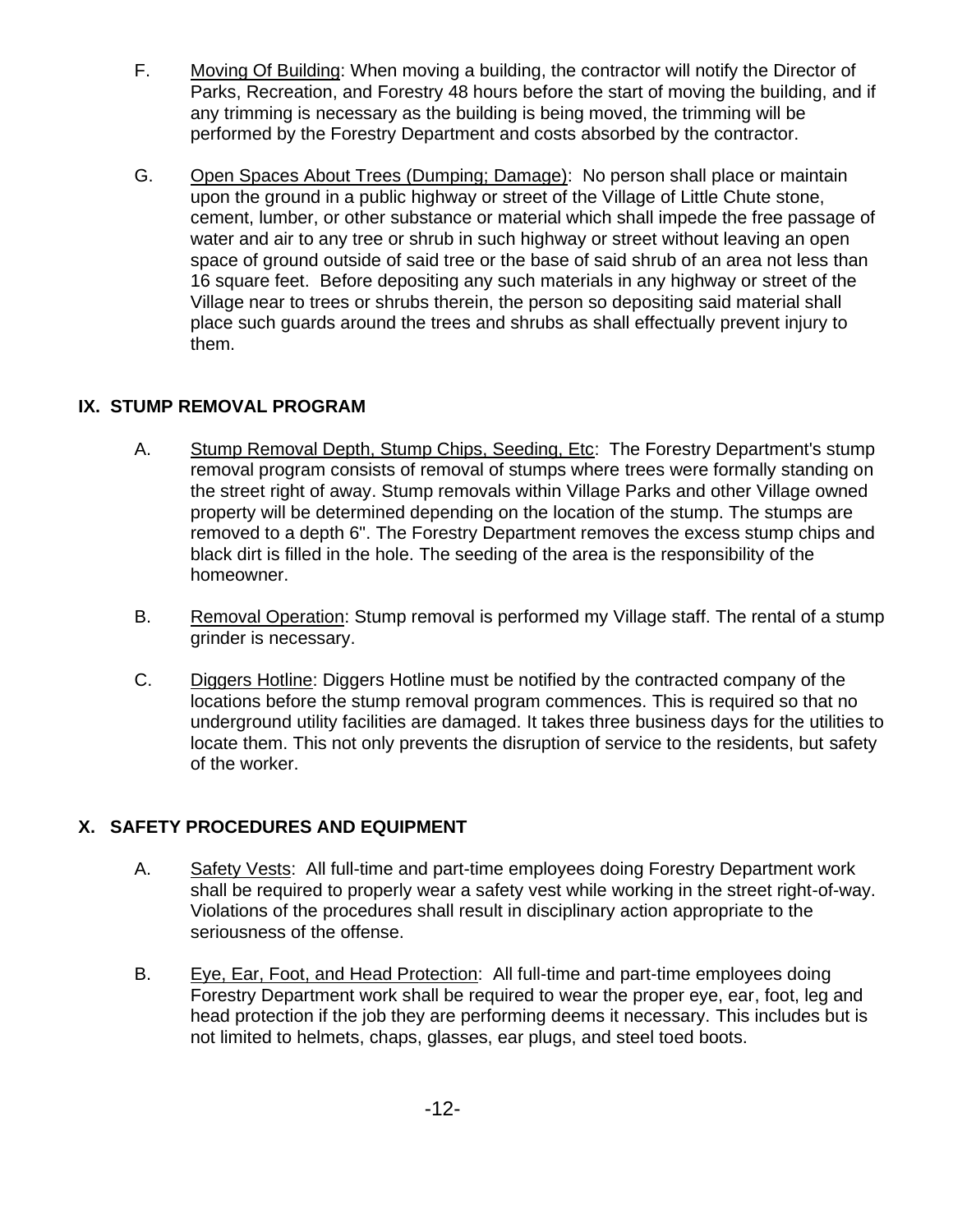- C. Vehicle-Mounted Elevating Work Platforms: All full-time and part-time employees shall be required to receive proper training on the procedures for vehicle-mounted elevating work platforms prior to their first use. Upon completion of training, all employees are required to sign a form that they have received the proper training and understand that violations of the procedures shall result in disciplinary action appropriate to the seriousness of the offense.
- D. Traffic Control: Employees are required to place proper signage before work area on all county highways, and other village streets if deemed necessary, to adequately warn and control approaching traffic.

## **XI. DISPOSAL OF WOOD MATERIAL**

- A. Description of Wood Material: Tree branches, logs, large bushes (without rootball), thorny brush, evergreen branches, and Christmas trees.
- B. Cutting and Bundling: Bulky limbs and cuttings from trees, shrubs, and the like shall be cut in lengths of not less than four (4) feet and kept fairly straight for such material to be processed by the chipper. Keep items as long as possible. Brush that is less than four (4) feet in length, thorny brush, and evergreen branches must be bundled with string, not wire. The diameter of any wood material should be twelve (12) inches or less and weigh less than fifty (50) pounds. Brush that is too short in length to bundle must be placed in a plastic yard waste bag and disposed of by contacting the Public Works Department.
- C. Curbside Placement: Tree branches shall be placed curbside with the cut ends facing the same direction, preferably with cut ends facing with the direction of traffic. Branches must be neatly stacked in low piles. Mobile home park residents must bring their brush to the nearest Village street (streets within the mobile home parks do not belong to the Village). Separate piles shall be made for any logs, large bushes, thorny brush, or evergreen branches that are placed curbside for pickup. Christmas trees must be free of decorations (lights, ornaments, garland, and tinsel) and not be wrapped in any material (tree bag, cloth, etc.) when placed curbside for pickup. Wood material placed curbside should never lie in the street or on the sidewalk.
- D. Call-In Pickup Policy: Property owners/renters must call in their property address to the Parks, Recreation, and Forestry Department (423-3869) once they place wood material (other than Christmas trees) curbside for pickup. Their address is added to the chipping list, and when the list is sufficient enough to send out the chipping crew, they will be sent to the addresses on the list.
- E. Pickup Time Limitations: The Village crew will provide up to one-hour curbside brush material pickup on a day without charge to the owner/renter. If the crew feels that the amount of brush will exceed one hour, they shall leave a notice with the owner to call the Parks, Recreation, and Forestry Department to confirm that they understand that they may be charged. If the crew is at a property for over one-hour, a per hour charge will be imposed for time over one-hour, with the rate being prorated to fifteen (15) minute intervals. The per hour charge is \$150. In the event of a Village wide storm